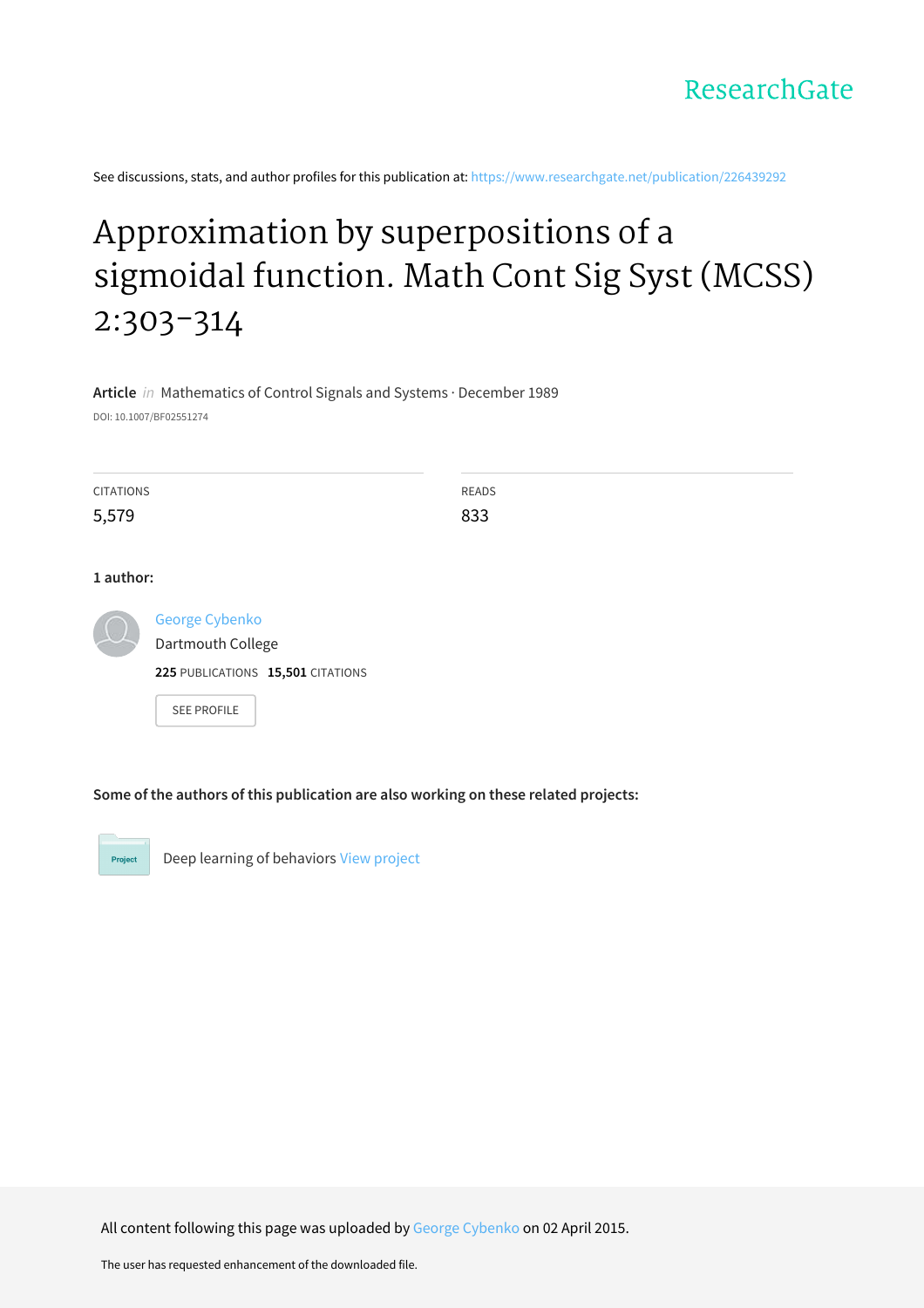## **Approximation by Superpositions of a Sigmoidal Function\***

G. Cybenkot

Abstract. In this paper we demonstrate that finite linear combinations of compositions of a fixed, univariate function and a set ofaffine functionals can uniformly approximate any continuous function of n real variables with support in the unit hypercube; only mild conditions are imposed on the univariate function. Our results settle an open question about representability in the class of single bidden layer neural networks. In particular, we show that arbitrary decision regions can be arbitrarily well approximated by continuous feedforward neural networks with only a single internal, hidden layer and any continuous sigmoidal nonlinearity. The paper discusses approximation properties of other possible types of nonlinearities that might be implemented by artificial neural networks.

Key words. Neural networks, Approximation, Completeness.

#### **1. Introduction**

A number of diverse application areas are concerned with the representation of general functions of an *n*-dimensional real variable,  $x \in \mathbb{R}^n$ , by finite linear combinations of the form

$$
\sum_{j=1}^N \alpha_j \sigma(y_j^{\mathrm{T}} x + \theta_j), \tag{1}
$$

where  $y_j \in \mathbb{R}^n$  and  $\alpha_j, \theta \in \mathbb{R}$  are fixed. (y<sup>T</sup> is the transpose of y so that  $y^Tx$  is the inner product of y and x.) Here the univariate function  $\sigma$  depends heavily on the context of the application. Our major concern is with so-called sigmoidal  $\sigma$ 's:

$$
\sigma(t) \to \begin{cases} 1 & \text{as } t \to +\infty, \\ 0 & \text{as } t \to -\infty. \end{cases}
$$

Such.functions arise naturally in neural network theory as the activation function of a neural node (or *unit* as is becoming the preferred term) [L1], [RHM]. The main result of this paper is a demonstration of the fact that sums of the form (1) are dense in the space of continuous functions on the unit cube if  $\sigma$  is any continuous sigmoidal

<sup>\*</sup> Date received: October 21, 1988. Date revised: February 17, 1989. This research was supported in part by NSF Grant DCR-8619103, ONR Contract N000-86-G-0202 and DOE Grant DE-FG02- 85ER25001.

t Center for Supercomputing Research and Development and Department of Electrical and Computer Engineering, University of Illinois, Urbana, Illinois 61801, U.S.A.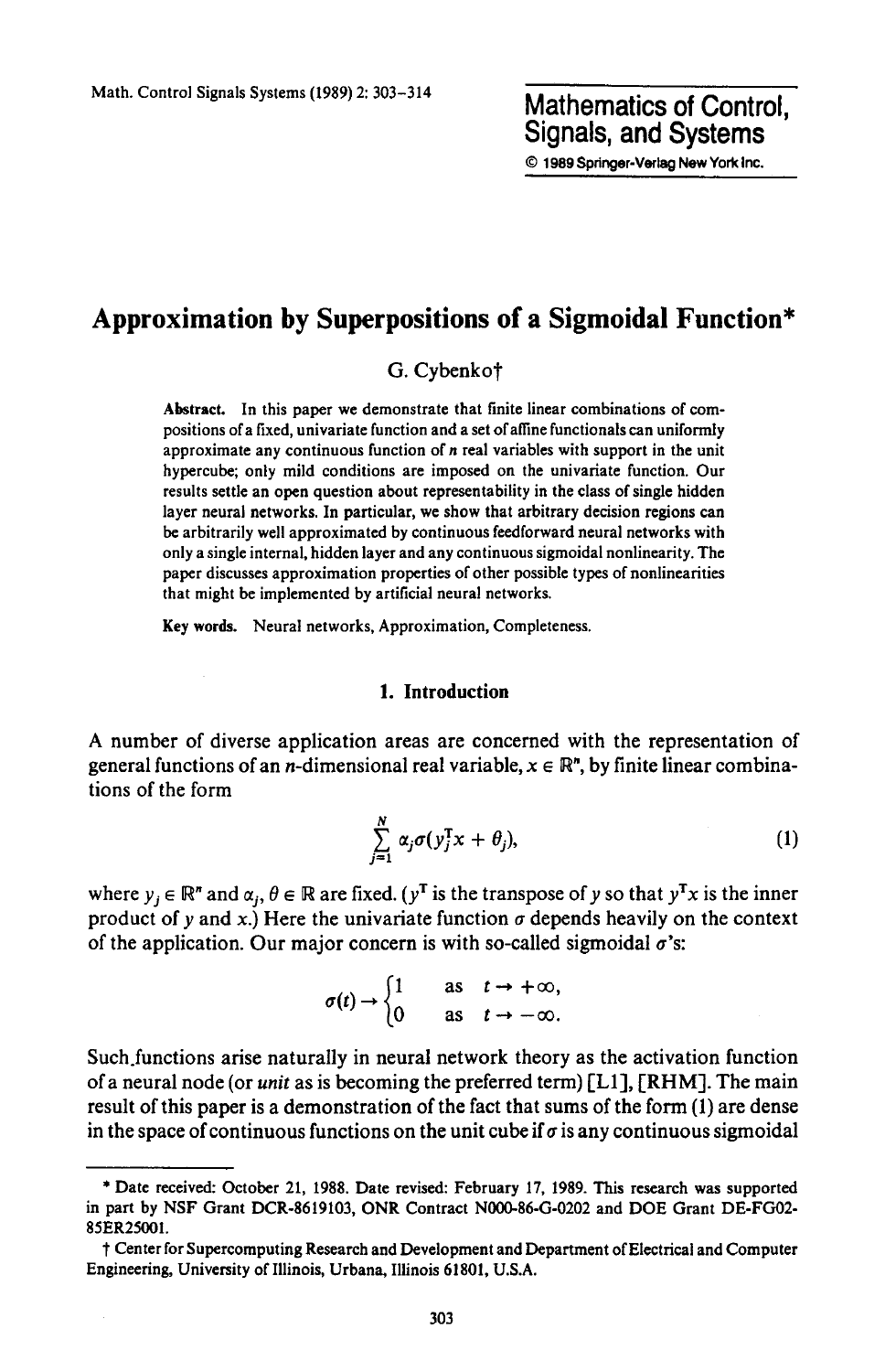function. This case is discussed in the most detail, but we state general conditions on other possible  $\sigma$ 's that guarantee similar results.

The possible use of artificial neural networks in signal processing and control applications has generated considerable attention recently [B], [G]. Loosely speaking, an artificial neural network is formed from compositions and superpositions of a single, simple nonlinear activation or response function. Accordingly, the output of the network is the value of the function that results from that particular composition and superposition of the nonlinearities. In particular, the simplest nontrivial class of networks are those with one internal layer and they implement the class of functions given by (1). In applications such as pattern classification  $[L1]$ and nonlinear prediction of time series [LF], for example, the goal is to select the compositions and superpositions appropriately so that desired network responses (meant to implement a classifying function or nonlinear predictor, respectively) are achieved.

This leads to the problem of identifying the classes of functions that can be effectively realized by artificial neural networks. Similar problems are quite familiar and well studied in circuit theory and filter design where simple nonlinear devices are used to synthesize or approximate desired transfer functions. Thus, for example, a fundamental result in digital signal processing is the fact that digital filters made from unit delays and constant multipliers can approximate any continuous transfer function arbitrarily well. In this sense, the main result of this paper demonstrates that networks with only one internal layer and an arbitrary continuous sigmoidal nonlinearity enjoy the same kind of universality.

Requiring that finite linear combinations such as (1) exactly represent a given continuous function is asking for too much. In a well-known resolution of Hilbert's 13th problem, Kolmogorov showed that all continuous functions of  $n$  variables have an exact representation in terms of finite superpositions and compositions of a small number of functions of one variable  $[K]$ ,  $[L2]$ . However, the Kolmogorov representation involves different nonlinear functions. The issue of exact representability has been further explored in [DS] in the context of projection pursuit methods for statistical data analysis [H].

Our interest is in finite linear combinations involving the *same* univariate function. Moreover, we settle for approximations as opposed to exact representations. It is easy to see that in this light, (I) merely generalizes approximations by finite Fourier series. The mathematical tools for demonstrating such completeness properties typically fall into two categories: those that involve algebras of functions (leading to Stone-Weierstrass arguments [A]) and those that involve translation invariant subspaces (leading to Tauberian theorems [R2]). We give examples of each of these cases in this paper.

Our main result settles a long-standing question about the exact class of decision regions that continuous valued, single hidden layer neural networks can implement. Some recent discussions of this question are in [HL1], [HL2], [MSJ], and [WL] while [N] contains one of the early rigorous analyses. In [N] Nilsson showed that any set of M points can be partitioned into two arbitrary subsets by a network with one internal layer. There has been growing evidence through examples and special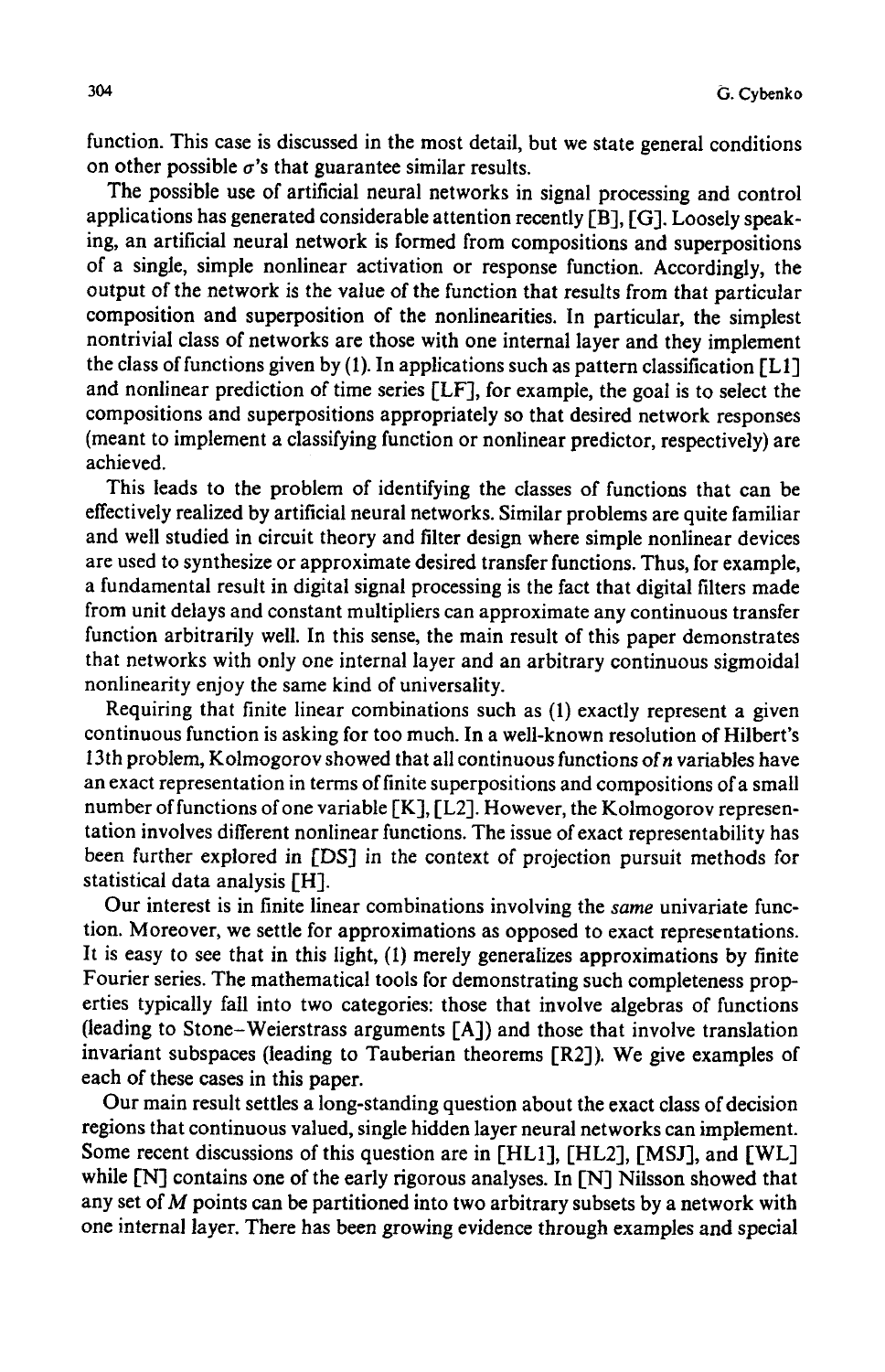cases that such networks can implement more general decision regions but a general theory has been missing. In [MSJ] Makhoul *et al.* have made a detailed geometric analysis of some of the decisions regions that can be constructed exactly with a single layer. By contrast, our work here shows that *any* collection of compact, disjoint subsets of  $\mathbb{R}^n$  can be discriminated with arbitrary precision. That result is contained in Theorem 3 and the subsequent discussion below.

A number of other current works are devoted to the same kinds of questions addressed in this paper. In [HSW] Hornik *et al.* show that monotonic sigmoidal functions in networks with single layers are complete in the space of continuous functions. Carroll and Dickinson [CD] show that the completeness property can be demonstrated constructively by using Radon transform ideas. Jones [J] outlines a simple constructive demonstration of completeness for arbitrary bounded sigmoidal functions. Funahashi [F] has given a demonstration involving Fourier analysis and Paley-Wiener theory. In earlier work [C], we gave a constructive mathematical proof of the fact that continuous neural networks with two hidden layers can approximate arbitrary continuous functions.

The main techniques that we use are drawn from standard functional analysis. The proof of the main theorem goes as follows. We start by noting that finite summations of the form (1) determine a subspace in the space of all continuous functions on the unit hypercube of  $\mathbb{R}^n$ . Using the Hahn-Banach and Riesz Representation Theorems, we show that the subspace is annihilated by a finite measure. The measure must also annihilate every term in (1) and this leads to the necessary conditions on  $\sigma$ . All the basic functional analysis that we use can be found in [A], [R2] for example.

The organization of this paper is as follows. In Section 2 we deal with preliminaries, state, and prove the major result of the paper. Most of the technical details of this paper are in Section 2. In Section 3 we specialize to the case of interest in neural network theory and develop the consequences. Section 4 is a discussion of other types of functions,  $\sigma$ , that lead to similar results while Section 5 is a discussion and summary.

### **2. Main Results**

Let  $I_n$  denote the *n*-dimensional unit cube,  $[0, 1]^n$ . The space of continuous functions on  $I_n$  is denoted by  $C(I_n)$  and we use  $||f||$  to denote the supremum (or uniform) norm of an  $f \in C(I_n)$ . In general we use  $\|\cdot\|$  to denote the maximum of a function on its domain. The space of finite, signed regular Borel measures on  $I_n$  is denoted by  $M(I_n)$ . See [R2] for a presentation of these and other functional analysis constructions that we use.

The main goal of this paper is to investigate conditions under which sums of the form

$$
G(x) = \sum_{j=1}^{N} \alpha_j \sigma(y_j^{\mathrm{T}} x + \theta_j)
$$

are dense in  $C(I_n)$  with respect to the supremum norm.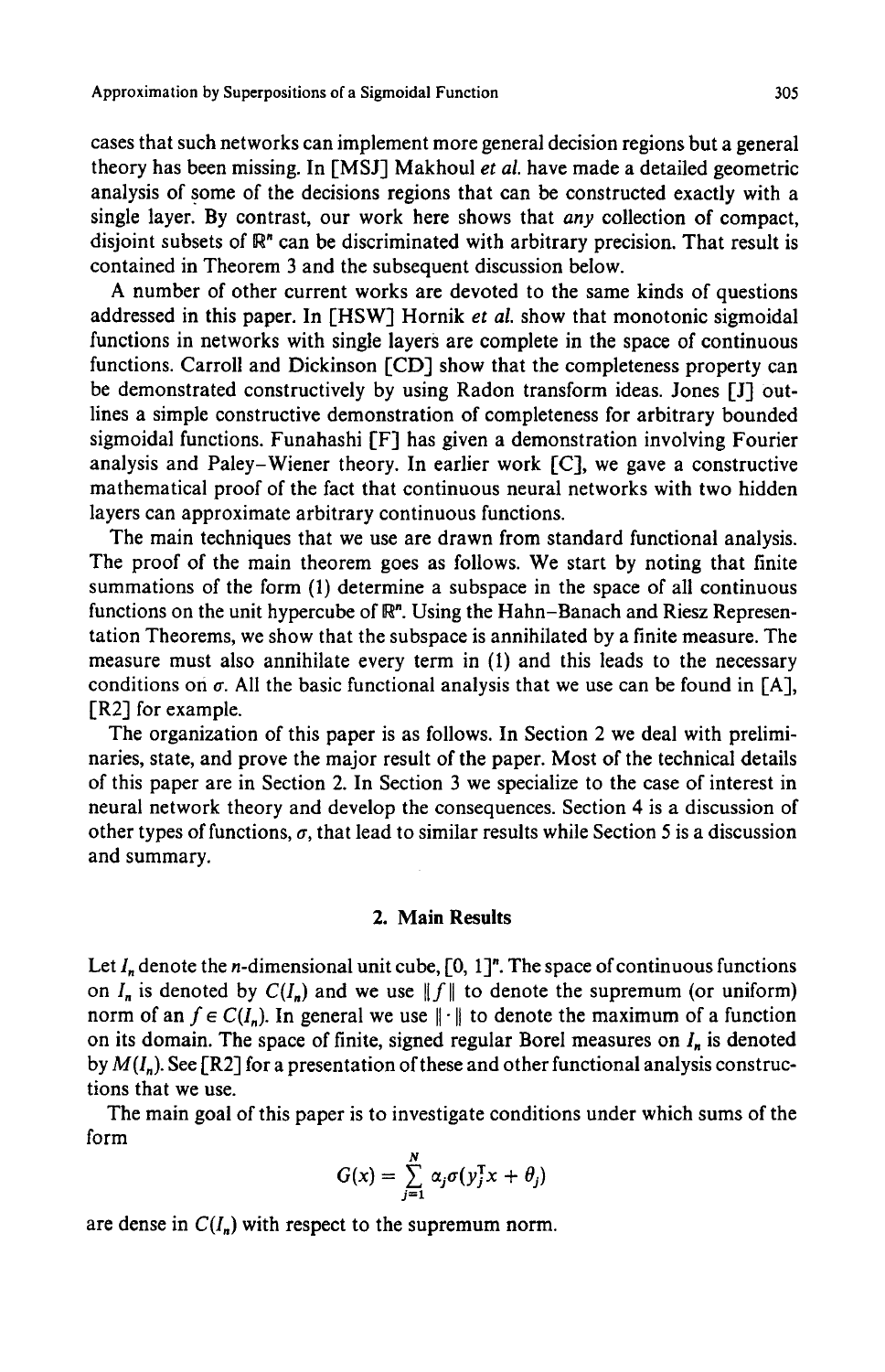**Definition.** We say that  $\sigma$  is *discriminatory* if for a measure  $\mu \in M(I_n)$ 

$$
\int_{I_n} \sigma(y^{\mathrm{T}} x + \theta) \, d\mu(x) = 0
$$

for all  $y \in \mathbb{R}^n$  and  $\theta \in \mathbb{R}$  implies that  $\mu = 0$ .

**Definition.** We say that  $\sigma$  is *sigmoidal* if

$$
\sigma(t) \to \begin{cases} 1 & \text{as } t \to +\infty, \\ 0 & \text{as } t \to -\infty. \end{cases}
$$

Theorem 1. *Let a be any continuous discriminatory function. Then finite sums of the form* 

$$
G(x) = \sum_{j=1}^{N} \alpha_j \sigma(y_j^{\mathrm{T}} x + \theta_j)
$$
 (2)

*are dense in*  $C(I_n)$ *. In other words, given any*  $f \in C(I_n)$  *and*  $\varepsilon > 0$ *, there is a sum,*  $G(x)$ *, of the above form, for which* 

$$
|G(x) - f(x)| < \varepsilon \qquad \text{for all} \quad x \in I_n.
$$

**Proof.** Let  $S \subset C(I_n)$  be the set of functions of the form  $G(x)$  as in (2). Clearly S is a linear subspace of  $C(I_n)$ . We claim that the closure of S is all of  $C(I_n)$ .

Assume that the closure of S is not all of  $C(I_n)$ . Then the closure of S, say R, is a closed proper subspace of  $C(I_n)$ . By the Hahn-Banach theorem, there is a bounded linear functional on  $C(I_n)$ , call it  $L$ , with the property that  $L \neq 0$  but  $L(R) = L(S) = 0$ .

By the Riesz Representation Theorem, this bounded linear functional, L, is of the form

$$
L(h) = \int_{I_n} h(x) \, d\mu(x)
$$

for some  $\mu \in M(I_n)$ , for all  $h \in C(I_n)$ . In particular, since  $\sigma(y^Tx + \theta)$  is in R for all y and  $\theta$ , we must have that

$$
\int_{I_n} \sigma(y^{\mathrm{T}} x + \theta) \, d\mu(x) = 0
$$

for all  $y$  and  $\theta$ .

However, we assumed that  $\sigma$  was discriminatory so that this condition implies that  $\mu = 0$  contradicting our assumption. Hence, the subspace S must be dense in  $C(I_n)$ .

This demonstrates that sums of the form

$$
G(x) = \sum_{j=1}^{N} \alpha_j \sigma(y_j^{\mathrm{T}} x + \theta_j)
$$

are dense in  $C(I_n)$  providing that  $\sigma$  is continuous and discriminatory. The argument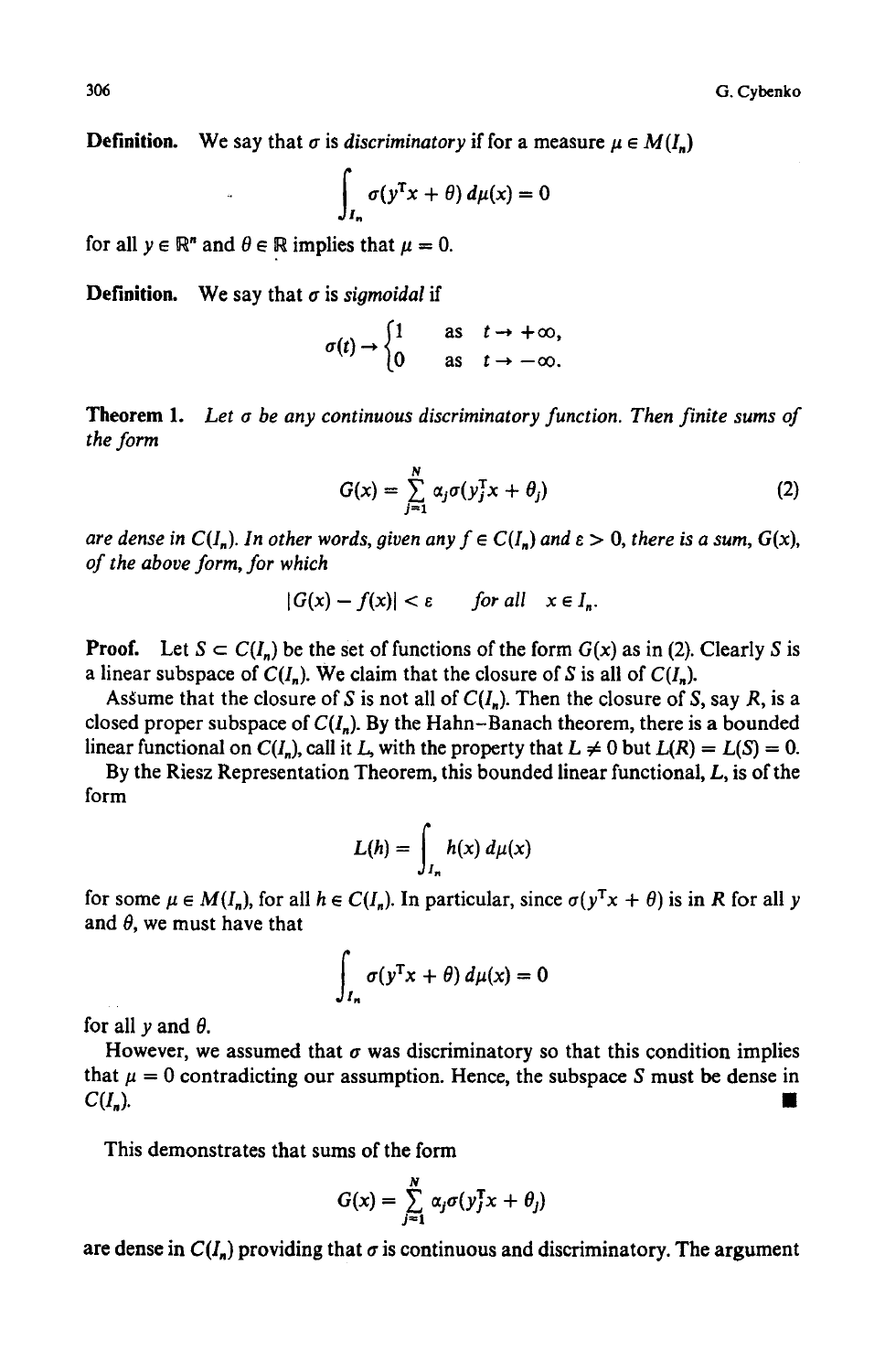used was quite general and can be applied in other cases as discussed in Section 4. Now, we specialize this result to show that any continuous sigmoidal  $\sigma$  of the form discussed before, namely

$$
\sigma(t) \to \begin{cases} 1 & \text{as } t \to +\infty, \\ 0 & \text{as } t \to -\infty, \end{cases}
$$

is discriminatory. It is worth noting that, in neural network applications, continuous sigmoidal activation functions are typically taken to be monotonically increasing, but no monotonicity is required in our results.

Lemma 1. *Any bounded, measurable siomoidal function, a, is discriminatory. In particular, any continuous siomoidal function is discriminatory.* 

**Proof.** To demonstrate this, note that for any x, y,  $\theta$ ,  $\varphi$  we have

$$
\sigma(\lambda(y^Tx + \theta) + \varphi) \begin{cases}\n\to 1 & \text{for } y^Tx + \theta > 0 \text{ as } \lambda \to +\infty, \\
\to 0 & \text{for } y^Tx + \theta < 0 \text{ as } \lambda \to +\infty, \\
= \sigma(\varphi) & \text{for } y^Tx + \theta = 0 \text{ for all } \lambda.\n\end{cases}
$$

Thus, the functions  $\sigma_{\lambda}(x) = \sigma(\lambda(y^{T}x + \theta) + \varphi)$  converge pointwise and boundedly to the function

$$
\gamma(x) \begin{cases}\n= 1 & \text{for} \quad y^{\mathrm{T}}x + \theta > 0, \\
= 0 & \text{for} \quad y^{\mathrm{T}}x + \theta < 0, \\
= \sigma(\varphi) & \text{for} \quad y^{\mathrm{T}}x + \theta = 0\n\end{cases}
$$

as  $\lambda \rightarrow +\infty$ .

Let  $\Pi_{y,\theta}$  be the hyperplane defined by  $\{x|y^Tx + \theta = 0\}$  and let  $H_{y,\theta}$  be the open half-space defined by  $\{x|y^{T}x + \theta > 0\}$ . Then by the Lesbegue Bounded Convergence Theorem, we have that

$$
0 = \int_{I_n} \sigma_{\lambda}(x) d\mu(x)
$$
  
= 
$$
\int_{I_n} \gamma(x) d\mu(x)
$$
  
= 
$$
\sigma(\varphi)\mu(\Pi_{y,\theta}) + \mu(H_{y,\theta})
$$

for all  $\varphi$ ,  $\theta$ ,  $\gamma$ .

We now show that the measure of all half-planes being 0 implies that the measure  $\mu$  itself must be 0. This would be trivial if  $\mu$  were a positive measure but here it is not.

Fix y. For a bounded measurable functon,  $h$ , define the linear functional,  $F$ , according to

$$
F(h) = \int_{I_n} h(y^{\mathrm{T}} x) \, d\mu(x)
$$

and note that F is a bounded functional on  $L^{\infty}(\mathbb{R})$  since  $\mu$  is a finite signed measure. Let h be the indicator funcion of the interval  $\lceil \theta, \infty \rceil$  (that is,  $h(u) = 1$  if  $u \ge \theta$  and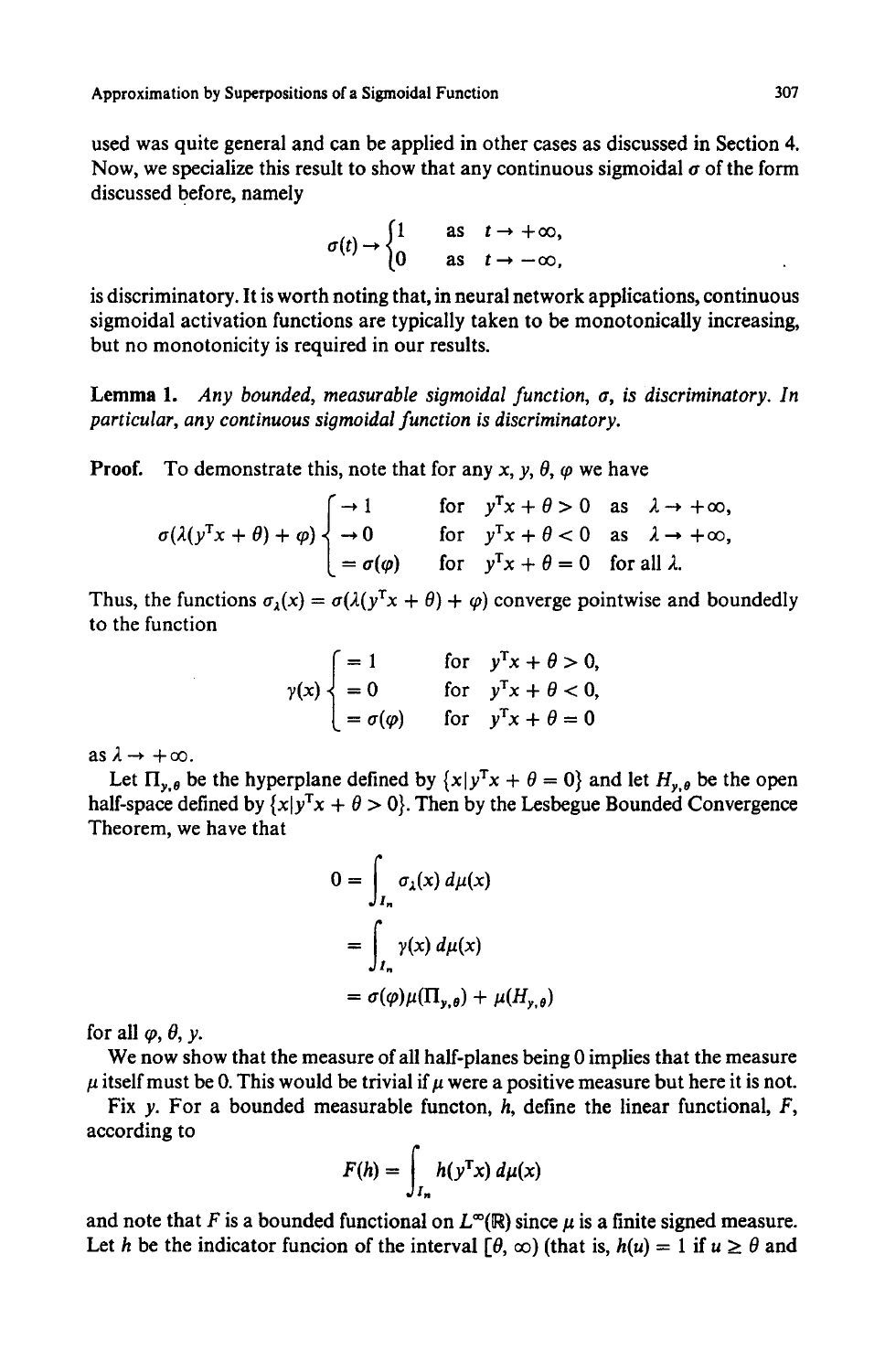$h(u) = 0$  if  $u < \theta$ ) so that

$$
F(h) = \int_{I_n} h(y^{\mathrm{T}} x) \, d\mu(x) = \mu(\Pi_{y, -\theta}) + \mu(H_{y, -\theta}) = 0.
$$

Similarly,  $F(h) = 0$  if h is the indicator function of the open interval  $(\theta, \infty)$ . By linearity,  $F(h) = 0$  for the indicator function of any interval and hence for any simple function (that is, sum of indicator functons of intervals). Since simple functons are dense in  $L^{\infty}(\mathbb{R})$  (see p. 90 of [A])  $F = 0$ .

In particular, the bounded measurable functions  $s(u) = \sin(m \cdot u)$  and  $c(u) =$  $cos(m \cdot u)$  give

$$
F(s + ic) = \int_{I_n} \cos(m^{T}x) + i \sin(m^{T}x) d\mu(x) = \int_{I_n} \exp(im^{T}x) d\mu(x) = 0
$$

for all m. Thus, the Fourier transform of  $\mu$  is 0 and so  $\mu$  must be zero as well [R2, p. 176]. Hence,  $\sigma$  is discriminatory.

#### **3. Application to Artificial Neural Networks**

In this section we apply the previous results to the case of most interest in neural network theory. A straightforward combination of Theorem I and Lemma 1 shows that networks with one internal layer and an arbitrary continuous sigmoidal function can approximate continuous functions wtih arbitrary precision providing that no constraints are placed on the number of nodes or the size of the weights. This is Theorem 2 below. The consequences of that result for the approximation of decision functions for general decision regions is made afterwards.

**Theorem 2.** Let  $\sigma$  be any continuous sigmoidal function. Then finite sums of the *form* 

$$
G(x) = \sum_{j=1}^N \alpha_j \sigma(y_j^{\mathrm{T}} x + \theta_j)
$$

*are dense in*  $C(I_n)$ . In other words, given any  $f \in C(I_n)$  and  $\varepsilon > 0$ , there is a sum,  $G(x)$ , *of the above form, for which* 

$$
|G(x) - f(x)| < \varepsilon \qquad \text{for all} \quad x \in I_n.
$$

**Proof.** Combine Theorem 1 and Lemma 1, noting that continuous sigmoidals satisfy the conditions of that lemma.

We now demonstrate the implications of these results in the context of decision regions. Let m denote Lesbegue measure in  $I_n$ . Let  $P_1, P_2, \ldots, P_k$  be a partition of  $I_n$  into k disjoint, measurable subsets of  $I_n$ . Define the decision function, f, according to

$$
f(x) = j \qquad \text{if and only if} \quad x \in P_j.
$$

This function f can be viewed as a decision function for classification: if  $f(x) = j$ ,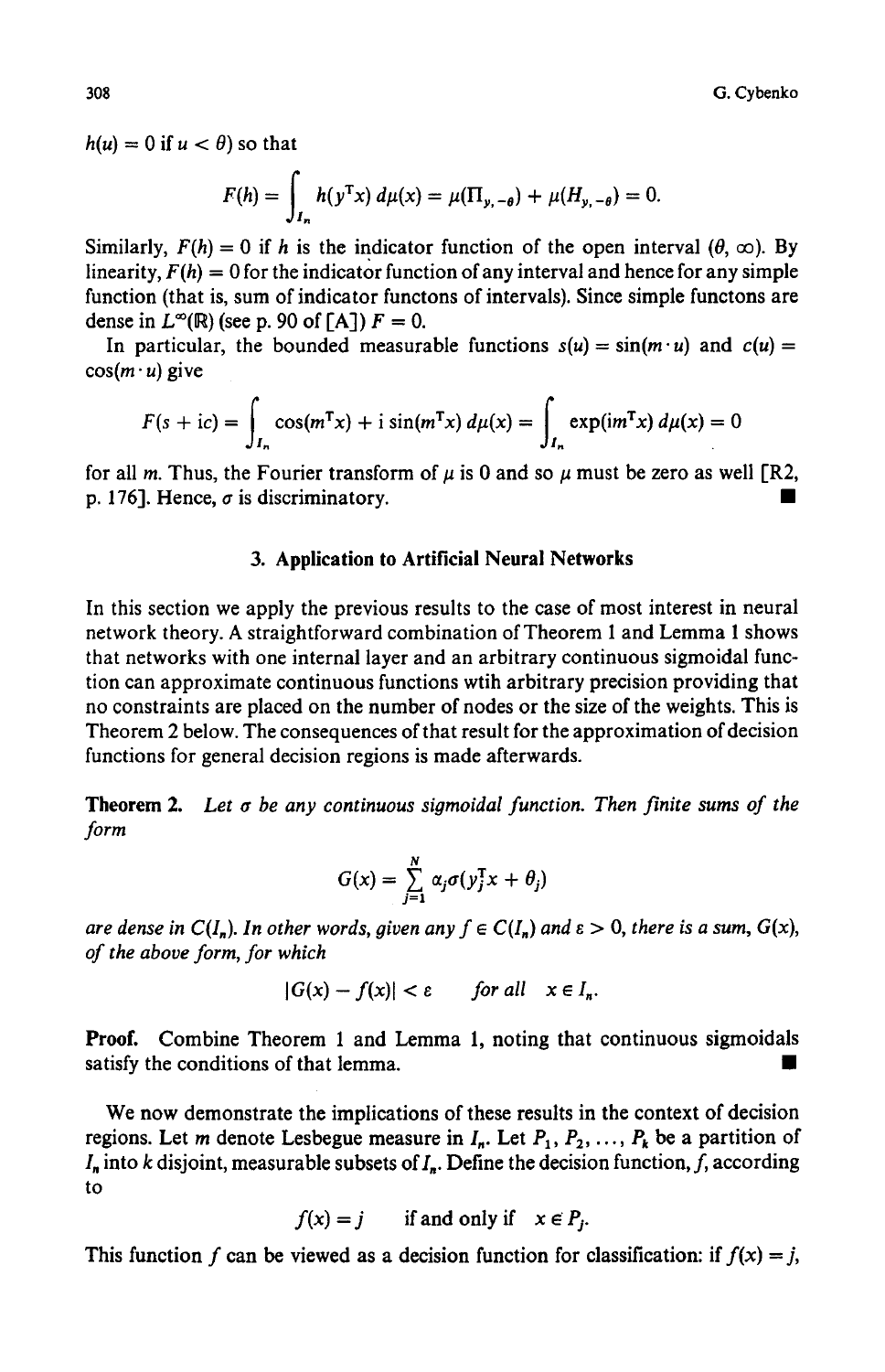then we know that  $x \in P_i$  and we can classify x accordingly. The issue is whether such a decision function can be implemented by a network with a single internal layer.

We have the following fundamental result.

**Theorem** 3. *Let a be a continuous sigmoidal function. Let f be the decision function for any finite measurable partition of*  $I_n$ *. For any*  $\varepsilon > 0$ *, there is a finite sum of the form* 

$$
G(x) = \sum_{j=1}^{N} \alpha_j \sigma(y_j^{\mathrm{T}} x + \theta_j)
$$

*and a set*  $D \subset I_n$ *, so that*  $m(D) \geq 1 - \varepsilon$  *and* 

$$
|G(x)-f(x)|<\varepsilon\qquad for\quad x\in D.
$$

**Proof.** By Lusin's theorem [R1], there is a continuous function,  $h$ , and a set  $D$  with  $m(D) \geq 1 - \varepsilon$  so that  $h(x) = f(x)$  for  $x \in D$ . Now h is continuous and so, by Theorem 2, we can find a summation of the form of G above to satisfy  $|G(x) - h(x)| < \varepsilon$  for all  $x \in I_n$ . Then for  $x \in D$ , we have

$$
|G(x) - f(x)| = |G(x) - h(x)| < \varepsilon.
$$

Because of continuity, we are always in the position of having to make some incorrect decisions about some points. This result states that the total measure of the incorrectly classified points can be made arbitrarily small. In light of this, Thoerem 2 appears to be the strongest possible result of its kind.

We can develop this approximation idea a bit more by considering the decision problem for a single closed set  $D \subset I_n$ . Then  $f(x) = 1$  if  $x \in D$  and  $f(x) = 0$  otherwise; f is the indicator function of the set  $D \subset I_n$ . Suppose we wish to find a summation of the form (1) to approximate this decision function. Let

$$
\Delta(x, D) = \min\{|x - y|, y \in D\}
$$

so that  $\Delta(x, D)$  is a continuous function of x. Now set

$$
f_{\varepsilon}(x) = \max \left\{ 0, \frac{\varepsilon - \Delta(x, D)}{\varepsilon} \right\}
$$

so that  $f_{\varepsilon}(x) = 0$  for points x farther than  $\varepsilon$  away from D while  $f_{\varepsilon}(x) = 1$  for  $x \in D$ . Moreover,  $f<sub>s</sub>(x)$  is continuous in x.

By Theorem 2, find a  $G(x)$  as in (1) so that  $|G(x) - f_{\epsilon}(x)| < \frac{1}{2}$  and use this G as an approximate decision function:  $G(x) < \frac{1}{2}$  guesses that  $x \in D^C$  while  $G(x) \geq \frac{1}{2}$  guesses that  $x \in D$ . This decision procedure is correct for all  $x \in D$  and for all x at a distance at least  $\varepsilon$  away from D. If x is within  $\varepsilon$  distance of D, its classification depends on the particular choice of  $G(x)$ .

These observations say that points sufficiently far away from and points inside the closed decision region can be classified correctly. In contrast, Theorem 3 says that there is a network that makes the measure of points incorrectly classified as small as desired but does not guarantee their location.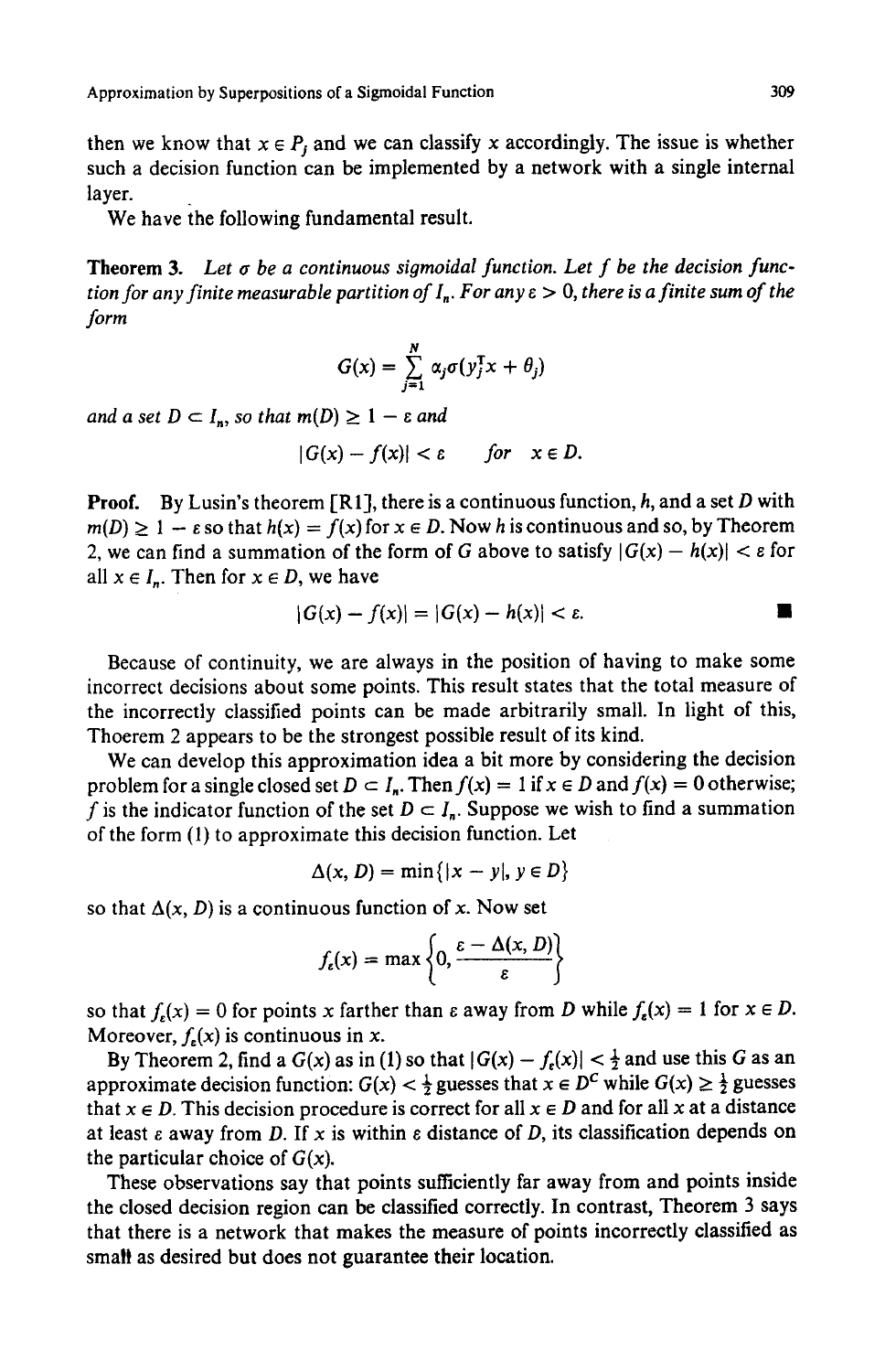#### **4. Results for Other Activation Functions**

In this section we discuss other classes of activation functions that have approximation properties similar to the ones enjoyed by continuous sigmoidals. Since these other examples are of somewhat less practical interest, we only sketch the corresponding proofs.

There is considerable interest in discontinuous sigmoidal functions such as hard limiters ( $\sigma(x) = 1$  for  $x \ge 0$  and  $\sigma(x) = 0$  for  $x < 0$ ). Discontinuous sigmoidal functions are not used as often as continuous ones (because of the lack of good training algorithms) but they are of theoretical interest because of their close relationship to classical perceptrons and Gamba networks [MP].

Assume that  $\sigma$  is a bounded, measurable sigmoidal function. We have an analog of Theorem 2 that goes as follows:

**Theorem** 4. *Let tr be bounded measurable sigmoidal function. Then finite sums of the form* 

$$
G(x) = \sum_{j=1}^{N} \alpha_j \sigma(y_j^{\mathrm{T}} x + \theta_j)
$$

*are dense in L*<sup>1</sup>(*I<sub>n</sub>*). *In other words, given any*  $f \in L^1(I_n)$  *and*  $\varepsilon > 0$ *, there is a sum,* G(x), *of the above form for which* 

$$
\|G - f\|_{L^1} = \int_{I_n} |G(x) - f(x)| \, dx < \varepsilon.
$$

The proof follows the proof of Theorems 1 and 2 with obvious changes such as replacing continuous functions by integrable functions and using the fact that  $L^{\infty}(I_n)$ is the dual of  $L^1(I_n)$ . The notion of being discriminatory accordingly changes to the following: for  $h \in L^{\infty}(I_n)$  the condition that

$$
\int_{I_n} \sigma(y^{\mathrm{T}} x + \theta) h(x) \, dx = 0
$$

for all y and  $\theta$  implies that  $h(x) = 0$  almost everywhere. General sigmoidal functions are discriminatory in this sense as already seen in Lemma 1 because measures of the form  $h(x)$  dx belong to  $M(I_n)$ .

Since convergence in  $L^1$  implies convergence in measure [A], we have an analog of Theorem 3 that goes as follows:

**Theorem 5.** Let  $\sigma$  be a general sigmoidal function. Let  $f$  be the decision function *for any finite measurable partition of*  $I_n$ *. For any*  $\varepsilon > 0$ *, there is a finite sum of the form* 

$$
G(x) = \sum_{j=1}^N \alpha_j \sigma(y_j^{\mathrm{T}} x + \theta_j)
$$

*and a set*  $D \subset I_n$ *, so that*  $m(D) \geq 1 - \varepsilon$  *and* 

$$
|G(x)-f(x)|<\varepsilon\qquad for\quad x\in D.
$$

A number of other possible activation functions can be shown to have approximation properties similar to those in Theorem 1 by simple use of the Stone-Weierstrass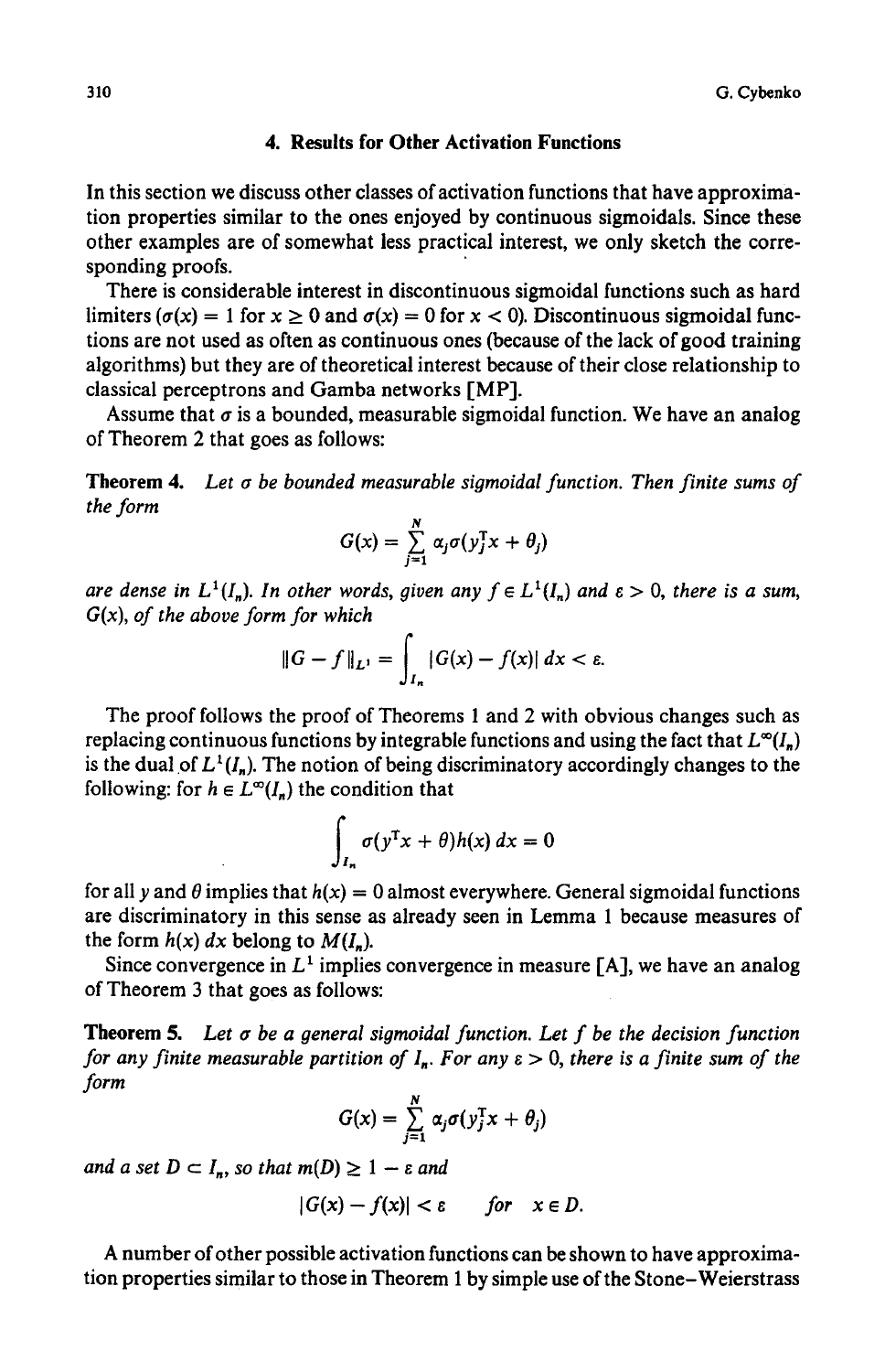Approximation by Superpositions of a Sigmoidal Function 311

theorem I-A]. Those include the *sine* and *cosine* functions since linear combinations of  $sin(mt)$  and  $cos(mt)$  generate all finite trigonometric polynomials which are classically known to be complete in *C(I.).* Interestingly, the completeness of trigonometric polynomials was implicitly used in Lemma 1 when the Fourier transform's one-to-one mapping property (on distributions) was used. Another classical example is that of exponential functions,  $exp(mt)$ , and the proof again follows from direct application of the Stone-Weierstrass theorem. Exponential activation functions were studied by Palm in [P] where their completeness was shown.

A whole other class of possible activation functions have completeness properties in  $L^1(I_n)$  as a result of the Wiener Tauberian theorem [R2]. For example, suppose that  $\sigma$  is any  $L^1(\mathbb{R})$  function with nonzero integral. Then summations of the form (1) are dense in  $L^1(\mathbb{R}^n)$  as the following outline shows.

The analog of Theorem 1 carries through but we change  $C(I_n)$  to  $L^1(I_n)$  and  $M(I_n)$ to the corresponding dual space  $L^{\infty}(I_n)$ . The analog of Theorem 3 holds if we can show that an integrable  $\sigma$  with nonzero integral is discriminatory in the sense that

$$
\int_{I_n} \sigma(y^{\mathrm{T}} x + \theta) h(x) \, dx = 0 \tag{3}
$$

for all y and  $\theta$  implies that  $h = 0$ .

To do this we proceed as follows. As in Lemma 1, define the bounded linear functional, F, on  $L^1(\mathbb{R})$  by

$$
F(g) = \int_{I_n} g(y^{\mathrm{T}} x) h(x) \, dx.
$$

(Note that the integral exists since it is over  $I_n$  and h is bounded. Specifically, if  $g \in L^1(\mathbb{R})$ , then  $g(y^Tx) \in L^1(I_n)$  for any y.)

Letting  $g_{\theta,s}(t) = \sigma(st + \theta)$ , we see that

$$
F(g_{\theta,s}) = \int_{I_n} \sigma((sy)^{\mathrm{T}}x + \theta)h(x) dx = 0
$$

so that F annihilates every translation and scaling of  $g_{0,1}$ . Let  $\hat{f}$  be the Fourier transform of f. By standard Fourier transform arguments,  $\hat{g}_{\theta,s}(z) = \exp(i z \theta/s) \hat{g}(z/s)/s$ . Because of the scaling by s, the only z for which the Fourier transforms of all the  $g_{\theta,s}$  can vanish is  $z = 0$  but we are assuming that  $\int_{\mathbb{R}} \sigma(t) dt = \hat{g}_{0,1}(0) \neq 0$ . By the Wiener Tauberian theorem [R2], the subspace generated by the functions  $g_{\theta,s}$  is dense in  $L^1(\mathbb{R})$ . Since  $F(g_{\theta,s}) = 0$  we must have that  $F = 0$ . Again, this implies that

$$
F(\exp(imt)) = \int_{I_n} \exp(imt)h(t) dt = 0
$$

for all  $m$  and so the Fourier transform of  $h$  is 0. Thus  $h$  itself is 0. (Note that although the exponential function is not integrable over all of R, it is integrable over bounded regions and since h has support in  $I_n$ , that is sufficient.)

The use of the Wiener Tauberian theorem leads to some other rather curious activation functions that have the completeness property in  $L^1(I_n)$ . Consider the following activation function of *n* variables:  $\sigma(x) = 1$  if x lies inside a finite fixed rectangle with sides parallel to the axes in  $\mathbb{R}^n$  and zero otherwise. Let U be an  $n \times n$ orthogonal matrix and  $y \in \mathbb{R}^n$ . Now  $\sigma(Ux + y)$  is the indicator funciton of an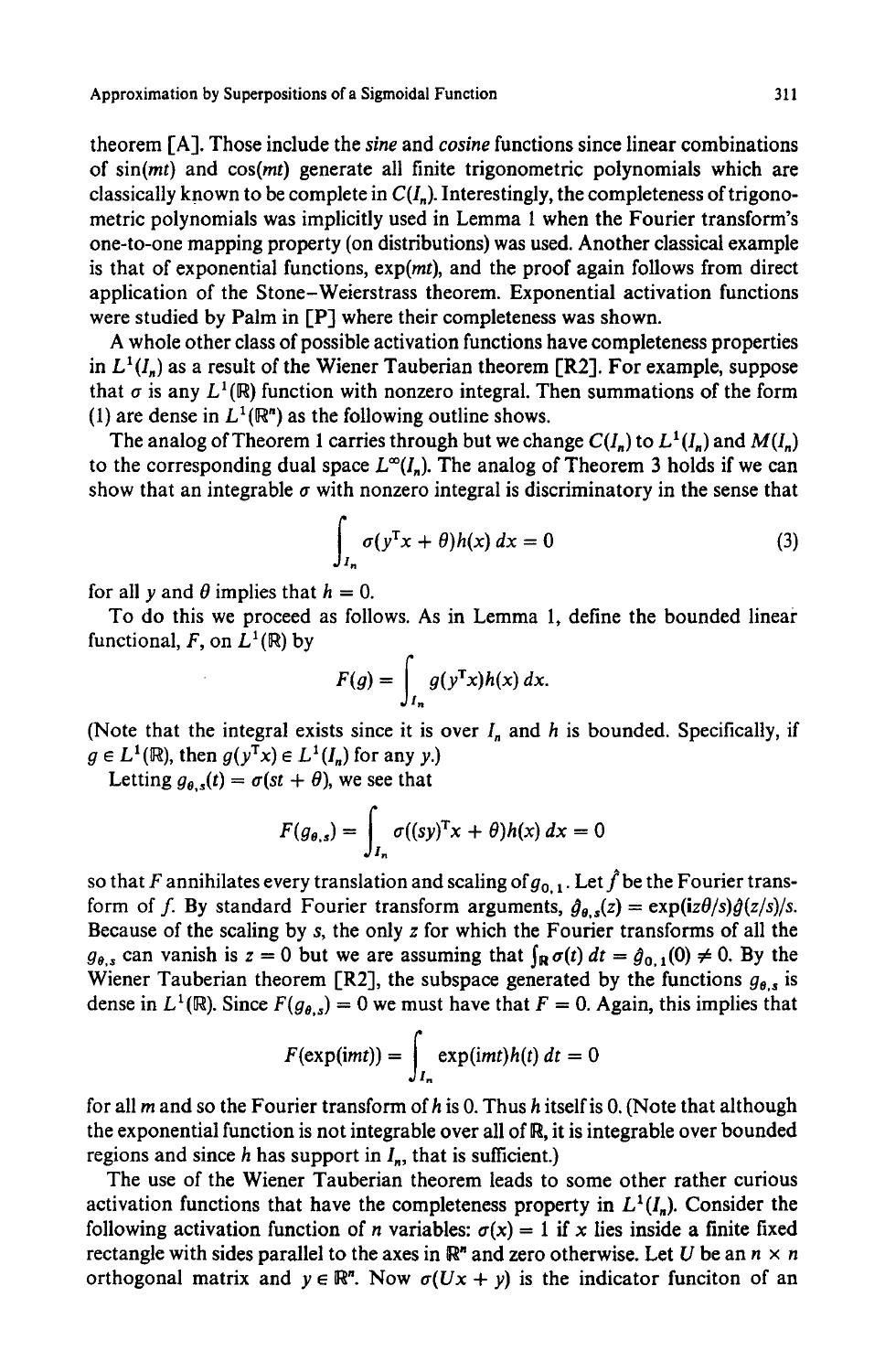arbitrarily oriented rectangle. Notice that *no* scaling of the rectangle is allowed- only rigid-body motions in Euclidean space! We then have that summations of the form

$$
\sum_{j=1}^N \alpha_j \sigma(U_j x + y_j)
$$

are dense in  $L^1(\mathbb{R}^n)$ . This follows from direct application of the Wiener Tauberian theorem [R2] and the observation that the Fourier transform of  $\sigma$  vanishes on a mesh in R" that does not include the origin. The intersection of all possible rotations of those meshes is empty and so  $\sigma$  together with its rotations and translations generates a space dense in  $L^1(\mathbb{R}^n)$ .

This last result is closely related to the classical *Pompeiu Problem* [BST] and using the results of [BST] we speculate that the rectangle in the above paragraph can be replaced by any convex set with a corner as defined in [BST].

#### **5. Summary**

We have demonstrated that finite superpositions of a fixed, univariate function that is *discriminatory* can uniformly approximate any continuous function of n real variables with support in the unit hypercube. Continuous sigmoidal functions of the type commonly used in real-valued neural network theory are discriminatory.

This combination of results demonstrates that any continuous function can be uniformly approximated by a continuous neural network having only one internal, hidden layer and with an arbitrary continuous sigmoidal nonlinearity (Theorem 2). Theorem 3 and the subsequent discussion show in a precise way that arbitrary decision functions can be arbitrarily well approximated by a neural network with one internal layer and a continuous sigmoidal nonlinearity.

Table 1 summarizes the various contributions of which we are aware.

| Table 1                                                                                                                                                                           |                     |                                                |  |  |
|-----------------------------------------------------------------------------------------------------------------------------------------------------------------------------------|---------------------|------------------------------------------------|--|--|
| Function type and<br>transformations                                                                                                                                              | Function space      | References                                     |  |  |
| $\sigma(y^{T}x + \theta)$ , $\sigma$ continuous                                                                                                                                   | $C(I_n)$            | This paper                                     |  |  |
| sigmoidal, $y \in \mathbb{R}^n$ , $\theta \in \mathbb{R}$<br>$\sigma(y^{T}x + \theta)$ , $\sigma$ monotonic<br>sigmoidal, $y \in \mathbb{R}^n$ , $\theta \in \mathbb{R}$          | $C(I_n)$            | $[F]$ , $[$ HSW]                               |  |  |
| $\sigma(v^{\mathsf{T}}x+\theta)$ , $\sigma$                                                                                                                                       | $C(I_n)$            | IJ                                             |  |  |
| sigmoidal, $y \in \mathbb{R}^n$ , $\theta \in \mathbb{R}$<br>$\sigma(v^{T}x + \theta), \sigma \in L^{1}(\mathbb{R})$                                                              | $L^1(I_n)$          | This paper                                     |  |  |
| $\int \sigma(t) dt \neq 0, y \in \mathbb{R}^n, \theta \in \mathbb{R}$<br>$\sigma(y^{T}x + \theta)$ , $\sigma$ continuous                                                          | $L^2(I_n)$          | [CD]                                           |  |  |
| sigmoidal, $y \in \mathbb{R}^n$ , $\theta \in \mathbb{R}$<br>$\sigma(Ux + y), U \in \mathbb{R}^{n \times n}$ ,                                                                    | $L^1(I_n)$          | This paper                                     |  |  |
| $y \in \mathbb{R}^n$ , $\sigma$ indicator of a rectangle<br>$\sigma(tx + y), t \in \mathbb{R}, \sigma \in L^1(\mathbb{R}^n)$<br>$y \in \mathbb{R}^n$ , $\int \sigma(x) dx \neq 0$ | $L^1(\mathbb{R}^n)$ | Wiener Tauberian<br>theorem $\lceil R2 \rceil$ |  |  |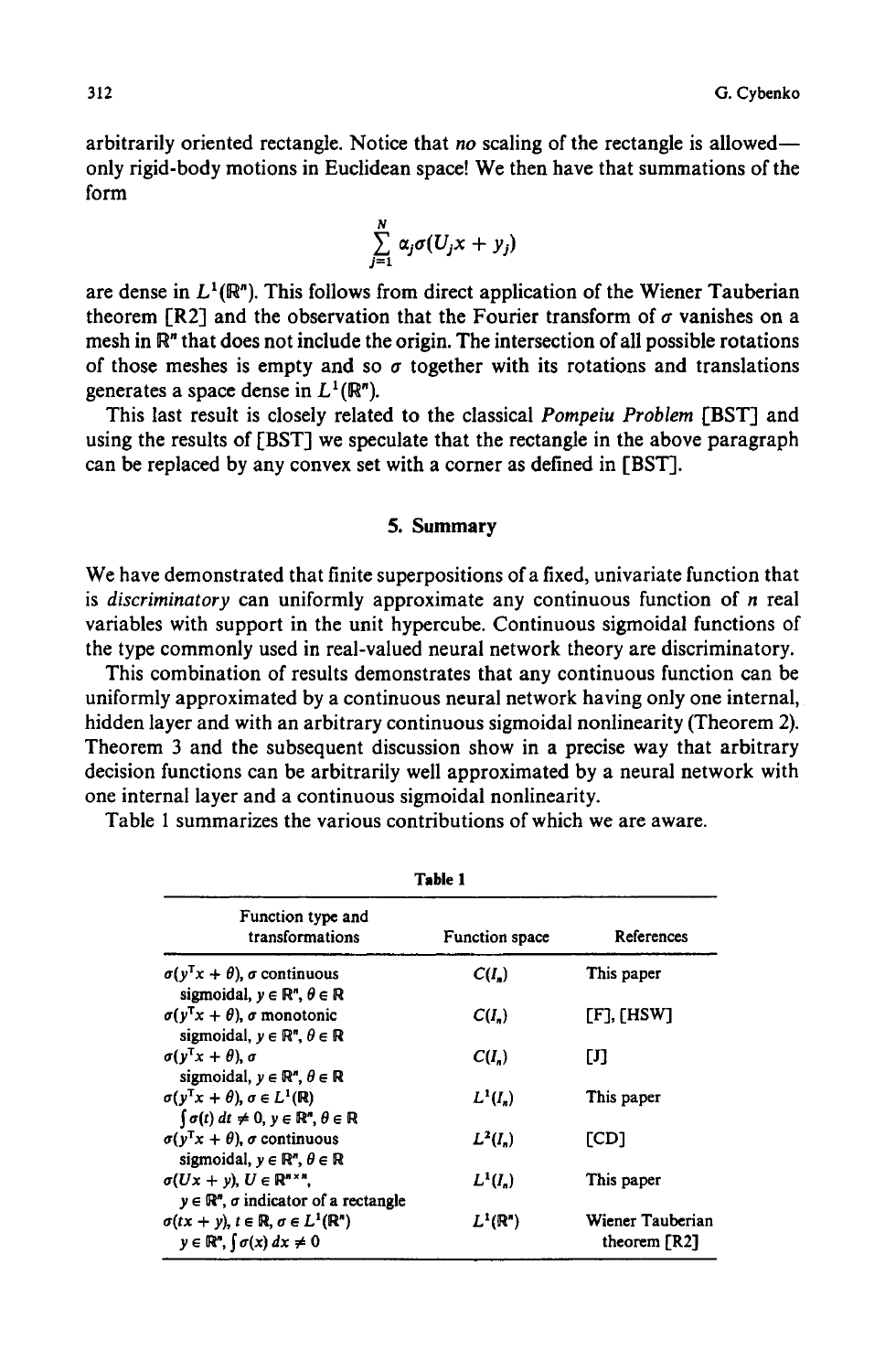Approximation by Superpositions of a Sigmoidal Function 313

**While the approximating properties we have described are quite powerful, we have focused only on existence. The important questions that remain to be answered**  deal with feasibility, namely how many terms in the summation (or equivalently, **how many neural nodes) are required to yield an approximation of a given quality? What properties of the function being approximated play a role in determining the number of terms? At this point, we can only say that we suspect quite strongly that the overwhelming majority of approximation problems will require astronomical numbers of terms. This feeling is based on the** *curse of dimensionality* **that plagues multidimensional approximation theory and statistics. Some recent progress concerned with the relationship between a function being approximated and the number of terms needed for a suitable approximation can be found in [MS J] and [BH], [BEHW]**, and [V] for related problems. Given the conciseness of the results of this **paper, we believe that these avenues of research deserve more attention.** 

**Acknowledgments. The author thanks Brad Dickinson, Christopher Chase, Lee Jones, Todd Quinto, Lee Rubel, John Makhoul, Alex Samarov, Richard Lippmann, and the anonymous referees for comments, additional references, and improvements in the presentation of this material.** 

#### **References**

- [A] R. B. Ash, *Real Analysis and Probability,* Academic Press, New York, 197Z
- **[BH]**  E. Baum and D. Haussler, What size net gives valid generalization?, *Neural Comput.* (to appear).
- **[B]**  B. Bavarian (ed.), Special section on neural networks for systems and control, *IEEE Control Systems Mag.,* 8 (April 1988), 3-31.
- **['BEHW]**  A. Blumer, A. Ehrenfeucht, D. Haussler, and M. K. Warmuth, Classifying learnable geometric concepts with the Vapnik-Chervonenkis dimension, *Proceedings of the 18th Annual ACM Symposium on Theory of Computing,* Berkeley, CA, 1986, pp. 273-282.
	- [BST] L. Brown, B. Schreiber, and B. A. Taylor, Spectral synthesis and the Pompeiu problem, *Ann. Inst. Fourier (Grenoble),* 23 (1973), 125-154.
	- [CD] S. M. Carroll and B. W. Dickinson, Construction of neural nets using the Radon transform, preprint, 1989.
		- [C] G. Cybenko, Continuous Valued Neural Networks with Two Hidden Layers are Sufficient, Technical Report, Department of Computer Science, Tufts University, 1988.
	- [DS] P. Diaconis and M. Shahshahani, On nonlinear functions of linear combinations, *SIAM J. Sci. Statist. Comput.,* 5 (1984), 175-191.
	- IF] K. Funahashi, On the approximate realization of continuous mappings by neural networks, *Neural Networks* (to appear).
	- [G] L. J. Griffiths (ed.), Special section on neural networks, *IEEE Trans. Acoust. Speech Signal Process., 36* (1988), 1107-1190.
	- [HSW] K. Hornik, M. Stinchcombe, and H. White, Multi-layer feedforward networks are universal approximators, preprint, 1988.
	- [HLI] W. Y. Huang and R. P. Lippmann, Comparisons Between Neural Net and Conventional Classifiers, Technical Report, Lincoln Laboratory, MIT, 1987.
	- [HL2] W. Y. Huang and R.P. Lippmann, Neural Net and Traditional Classifiers, Technical Report, Lincoln Laboratory, MIT, 1987.
		- [HI P. J. Huber, Projection pursuit, *Ann. Statist.,* 13 (1985), 435-475.
		- [J] L. K. Jones, Constructive approximations for neural networks by sigmoidal functions, Technical Report Series, No. 7, Department of Mathematics, University of Lowell, 1988.